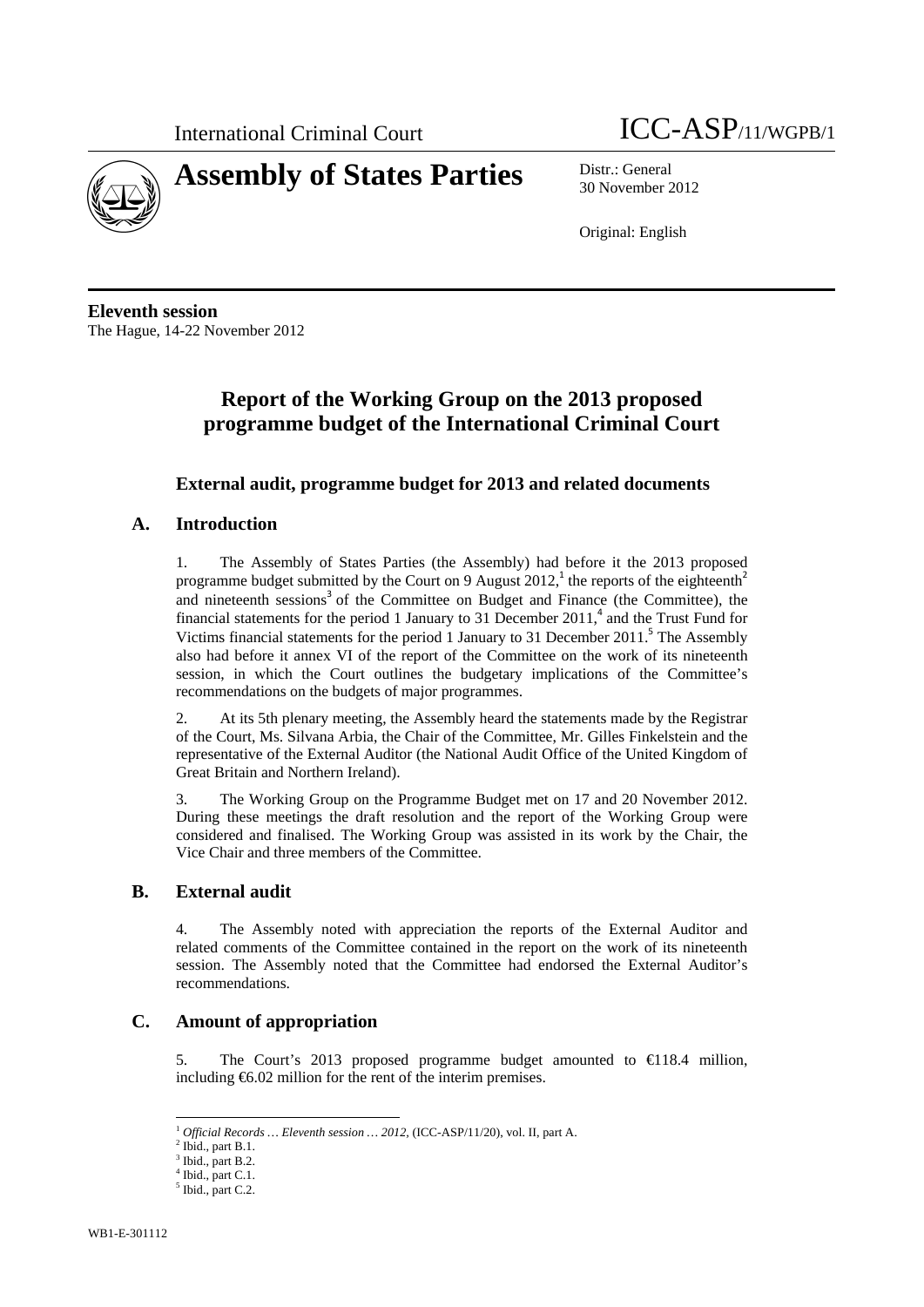6. The Committee's first examination of the Court's 2013 proposed programme budget, at its nineteenth session, found a number of areas where, based on actual and forecast expenditure, as well as actual experience, a number of savings could be made. Accordingly, the Committee had recommended that the budget allocation be reduced to a total of  $\bigoplus$  15.12 million.

7. The Assembly endorsed the recommendations contained in the report of the Committee with the modifications reflected in the annex. The Assembly approved a budget appropriation for 2013 of  $\in$  15,120,300.

8. The Assembly welcomed the generous contribution to the rent of the interim premises by the host State ( $\epsilon$ 9.950,700) and by Mexico ( $\epsilon$ 130,000), which brings down the total level of assessed contributions for the 2013 programme budget to  $\in$  12,039,600.

#### **D. Contingency Fund**

9. The Assembly recommended keeping the minimum level of the Contingency Fund at €7 million.

10. The Assembly noted that the Registrar reported that the implementation for the 2012 approved budget is estimated to be 98.5 per cent, equivalent to  $\infty$  07.1 million. In addition, notifications regarding potential access to the Contingency Fund during 2012 amounted to €3.8 million with an implementation rate of 58 per cent, or €2.2 million. The estimated implementation of the 2012 approved budget and of the Contingency Fund resulted in a combined estimated expenditure for the Court of  $\in$ 109.3 million in 2012, representing an excess of  $\epsilon$ 0.5 million over the 2012 approved budget of  $\epsilon$ 108.8 million. Based on these forecasts, the estimated access to the Contingency Fund amounts to €0.5 million. Consequently, States Parties would need to replenish the Contingency Fund in the amount of €0.5 million in order to keep it at the minimum €7 million at the beginning of 2013.

11. The Assembly considered the methodology for replenishment of the Contingency Fund. The Assembly decided that the amount of replenishment would be based on an estimation provided by the Court, while recognising that the level of the Contingency Fund may differ from the approved threshold after the closure of the accounts of the Court and the publication of its financial statements for 2012, as reflected in the resolution on the programme budget for 2013.<sup>6</sup>

12. Following established practice, the Assembly authorized the Court to transfer funds between major programmes at year end if the costs of unforeseen activities could not be absorbed within one major programme while a surplus existed in other major programmes, to ensure that all appropriations for 2012 were exhausted before accessing the Contingency Fund.

### **E. Financing of appropriations and Contingency Fund replenishment for 2013**

13. The Assembly noted that the contributions to the interim premises by the host State and Mexico financed a portion of the budget appropriation. The remaining part to be assessed for contributions by States Parties amounted to  $\in$  12,039,600. It further noted that, in addition, an amount of €500,000 needed to be assessed for contributions by States Parties to replenish the Contingency Fund.

14. The Assembly resolved that, for 2013, the budget and Contingency Fund replenishment assessed contributions amounted to  $\in$  12,539,600.

l

<sup>6</sup> *Official Records … Eleventh session … 2012* (ICC-ASP/11/20), vol. I, part III, ICC-ASP/11/Res.1.